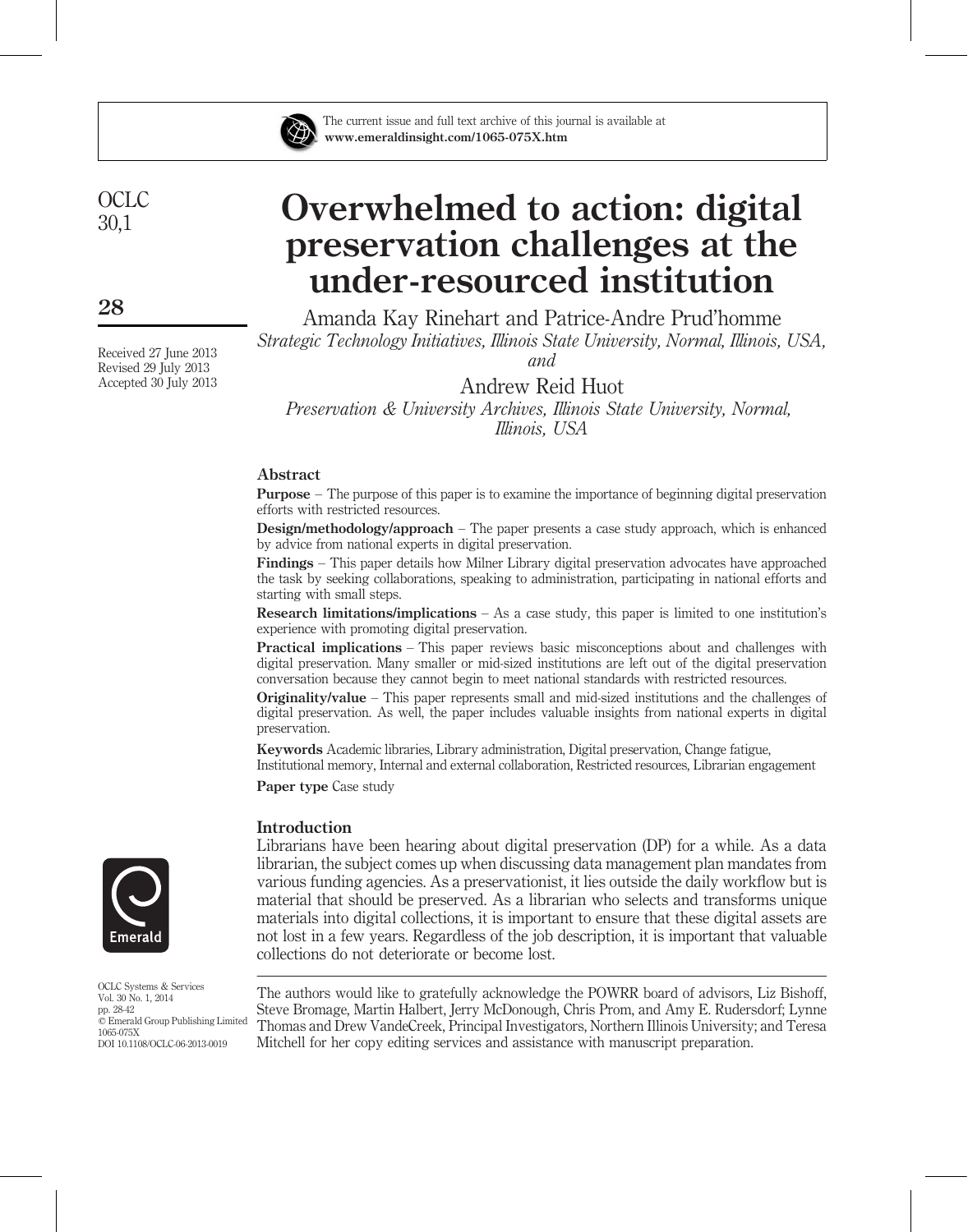However, the reality for a small or mid-sized institution is that there is high competition for dwindling resources and not much DP training translates into action. When DP is not part of existing position descriptions, and there is no funding to hire an expert, how does an institution begin to tackle the challenge? The pressure to start working on it immediately, before any content is lost, just adds to the impression of impossibility. As a partner institution in an Institute of Museum and Library Services (IMLS) National Leadership Grant, Milner library has had the privilege of consulting with some of the best DP experts in the nation. This paper reveals some lessons learned and how Milner Library has gone from overwhelmed to action.

"Preservation is the state at which everything that is important about a file is still capable of being examined by a human being [...] it's not about individual records or bits, it's about allowing humans to understand" (McDonough, 2012). Often it can be easy to get lost in the technological details of DP and lose sight of the ultimate goal. For instance, the CARLI white paper (2010, p. 2) defines DP as "a commitment to maintain long-term access to digital objects through standardization, migration, and replication of those objects on numerous servers in multiple locations." Therefore, DP is really "a multi-faceted problem that is viewed differently by different institutions and different professionals" (Hedstrom and Montgomery, 1998, p. 7). The term is defined broadly because it encompasses a variety of activities pertaining to the continued value of digital information (Hedstrom, 1998). Certainly, those who are concerned about DP at Milner Library found that choosing which facet to tackle is the first challenge.

Initially, in order to facilitate a common understanding between library staff, DP advocates at Milner focused on the misconceptions about DP. The following will further explain some of these misconceptions.

### Misconceptions of digital preservation

One misconception of DP is that if an item is accessible, then it is preserved. "Preservation and access are different" (McDonough, 2012). In fact, access is not required for DP at all, although it may be a desired component. As well, access may be seen as a higher priority and provide more immediate satisfaction than DP, particularly to users or other constituents. However, without preservation, access is not reliable over time. Even as early as 1998, "some collection managers expressed concerns that institutions would sidestep the issue of long-term preservation [in favor of providing] access to materials, and that at some point this approach would fail, leaving institutions with a preservation crisis" (Hedstrom and Montgomery, 1998, p. 21). In order to avoid this crisis, libraries need to be thoughtful about how resources are distributed in order to make sure that DP is not forgotten.

The difference between digitization and preservation is another potentially misunderstood component of DP. "Digitization does not equal preservation" (Halbert, 2012). The act of digitally transforming analogs still remains confusing with the array of standards and formats for digital surrogates, while poor quality digitization prevents adequate long-term digital preservation. When NASA accidentally erased the high quality recordings of the Apollo 11 moon landing in the 1980 s, they eliminated any possibility of future high resolution analysis with more modern technology (Greenfieldboyce, 2009). Recordings of the event still exist, but only of low quality TV broadcasts. This is a prime example of how non-experts can interpret any digitization as digital preservation. Digitization must meet current standards and guidelines in

Overwhelmed to action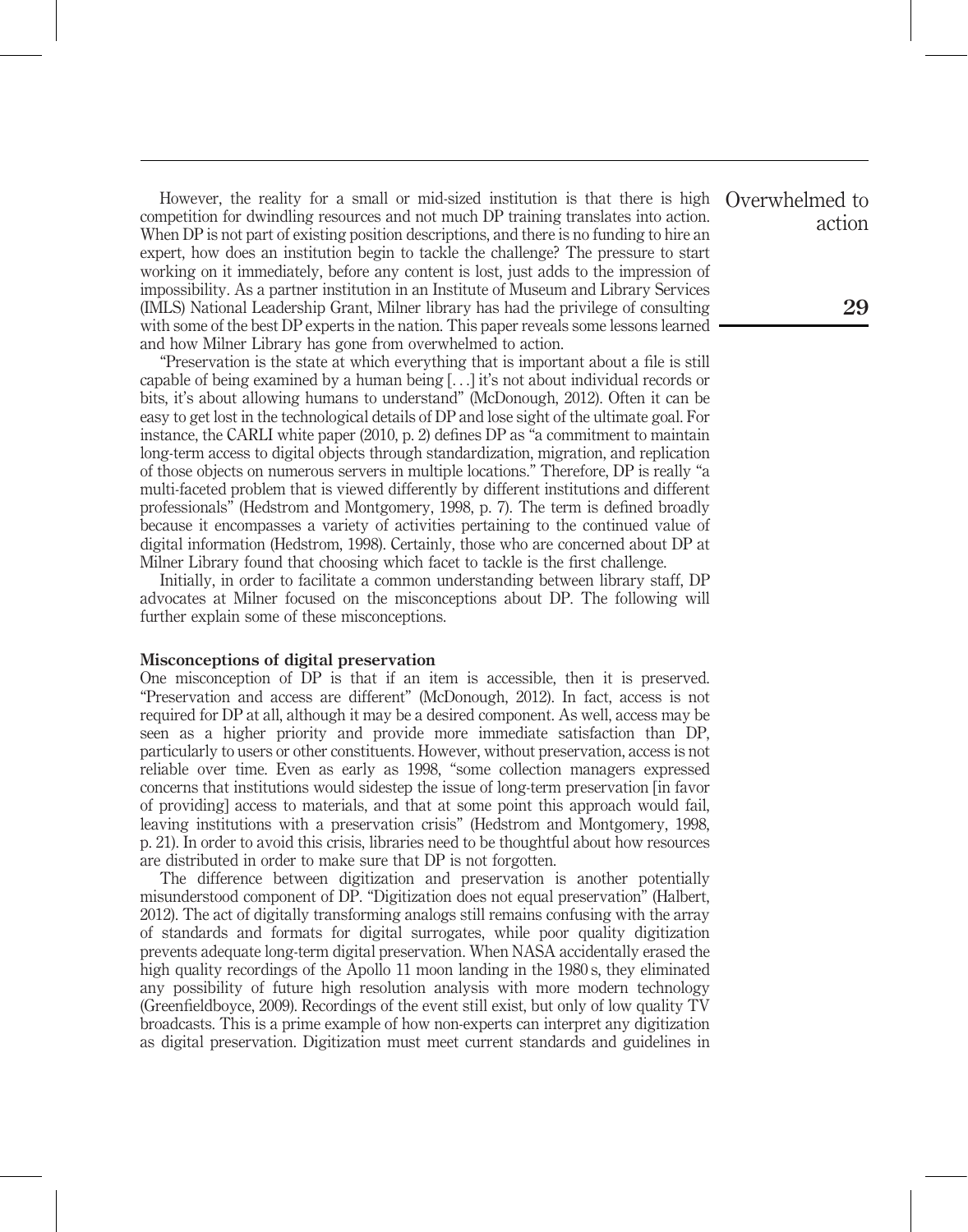order to achieve suitable quality for long-term preservation. Some of these standards are well-established (Puglia  $et \ al., 2004$ ), while others are on-going conversations (Library of Congress, n.d., NDSA Standards). Knowing how to seek the most relevant information and adhere to the best possible practice is essential to both adequate DP and the efficient use of limited resources.

Most institutions and individuals understand the need to backup data, but may not realize the difficulty of assuring the preservation of knowledge for years to come (Harvey, 2005). "Backup is a component of preservation, not preservation itself" (Bishoff, 2012). At the end of the day, there is the false assurance that data are safe because it exists in multiple copies. However, typical storage media, such as the recommended fast magnetic disks or tapes, are still vulnerable to damage from such dangers as electromagnetic fields (McGath, 2011). Digital media, similar to the materials that make up physical texts, is also at risk of corruption, or degradation. This is colloquially called "bit rot."

Additionally, any collection of files that fail to have accompanying documentation (or metadata) is left without context. Metadata becomes comparatively more important in the non-tangible world, as it is the sole guarantor of the provenance and meaning of the digital files. Without metadata, backups are the organizational equivalent of throwing all of one's papers in one disorganized pile in a large drawer. Depending on the type of digital material, and the intent of the collection, appropriate metadata could vary widely. Becker and Riley (2010) created a visualization of accepted metadata standards for a variety of digital materials and part of DP is to choose the most appropriate schema.

Even if materials are digitized appropriately, metadata attached, and backed-up, they may become inaccessible very quickly. The fast rate of technological change calls for greater attention to format and media storage. How many files have been made inaccessible due to the lack of floppy drives? A survey of 54 institutions found that collection managers view technology obsolescence as the greatest threat to sustain the continuous access to digital resources (Hedstrom and Montgomery, 1998). DP requires periodic transformations, which is a marked difference from traditional preservation, where minimal handling is desirable.

### Restricted resources

Institutions are between a rock and a hard place when facing rapidly changing technologies and the sheer volume of digital creation. Across the nation, university archives, libraries, and other types of repositories are trying to meet "escalating user expectations with limited financial and technical resources" (Hedstrom, 1998, p. 193). Due to the exponential creation of born-digital materials, information is being lost nearly as soon as the digital assets are produced. Although Harvey (2005, p. 188) points out that there is a "lack of concrete knowledge of how much [digital preservation will] cost", there is a general assumption that any cost is too much, particularly when overall funding is being cut. Although only 41 percent of surveyed institutions who are not participating in DP programs cited cost concerns, all institutions ranked the three top DP concerns as additional costs, lack of staff resources, and budgets (Meddings, 2011).

#### Change fatigue

Lack of funding is not the only restricted resource. It is not uncommon to find that librarians suffer from change fatigue, lack of practical knowledge, and lack of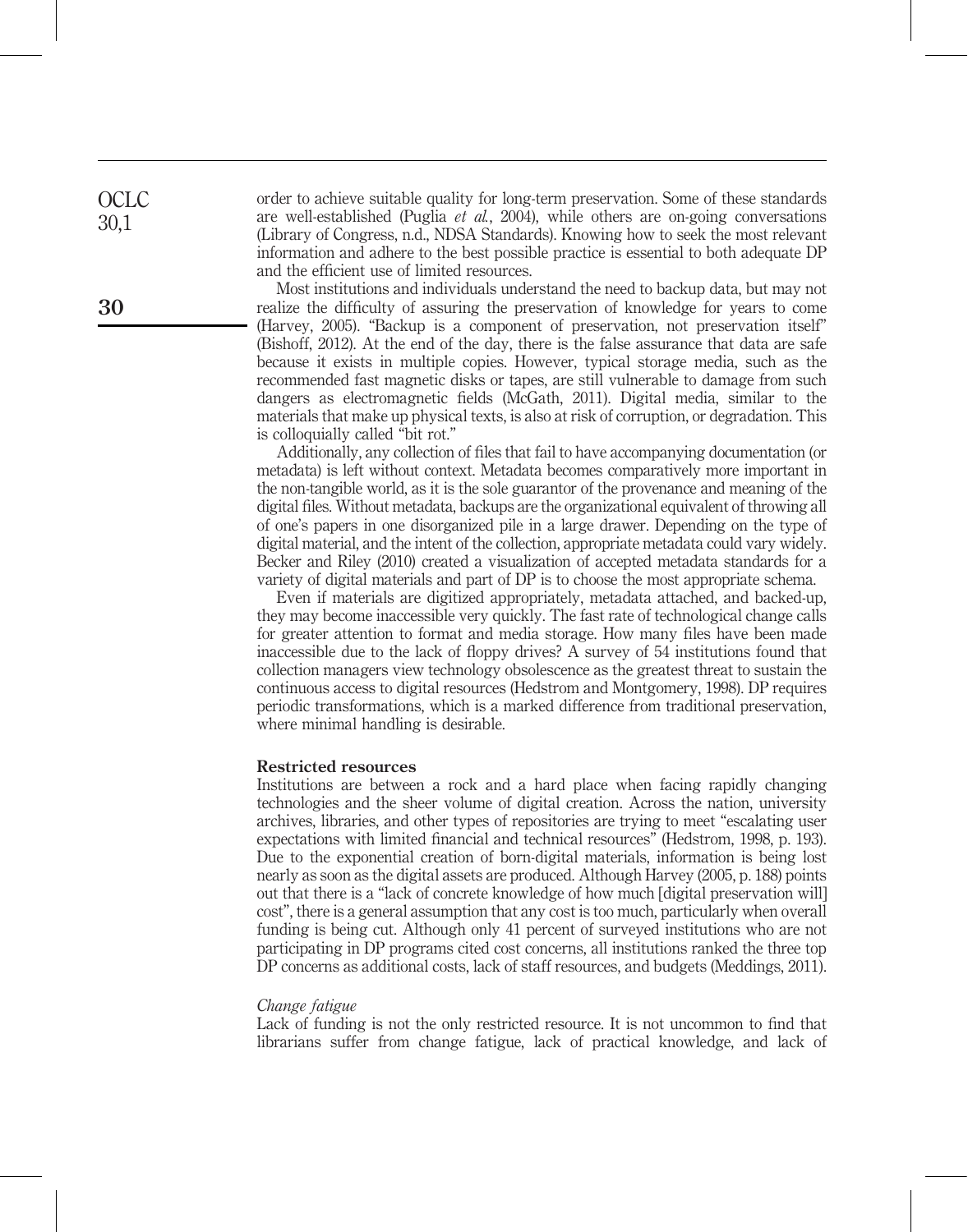engagement. Being prepared to encounter and work through these issues is key to Overwhelmed to overcoming frustration and discouragement.

Like many libraries, Milner Library has been through a number of organizational and physical changes in recent years. Originally, each level of our six-floor building operated with a great deal of autonomy. As duplication was identified, the six floors were merged into one modern library structure, de facto creating a reorganization of staff. As well, the entire history of the physical building has been fraught with difficulty (Boyd, 2001). A combination of delayed building maintenance and initial poor construction resulted in portions of the building being unfit for public use. These spaces are currently used for closed stacks, but not without significant changes to retrieval workflows and on-going water control measures. With the influx of technology in the last 30 years, electrical requirements have increased and student expectations have changed. These trends have placed additional pressures on space planning decisions and print collection deselection. These organizational and physical changes contribute to change fatigue.

Similar to many other academic libraries across the nation, Milner has seen leadership come and go, technology become pervasive and the budget significantly cut. As several University Librarians have noted, the "upheaval and disruptive events that had preceded their arrival at the respective institution [...] restricted innovative activities for extended periods of time" and "we're our own worst enemy – the big threat is ourselves. Especially being unwilling to accept and project ourselves into new environments" (Jantz, 2012, p. 13). This change fatigue can mean that the burden of another activity is often met with valid expressions of disbelief and resistance. Understandably, the scope and volume of DP often invokes this reaction. Again, the refrain that "this is not a technical problem, it's an organizational problem," rings true (Kolowich, 2012).

Change inherently causes uncertainty and fear of failure or, as one study phrased it, waiting to see "if someone gets fired" (Jantz, 2012, p. 12). This can create a difficult environment for discussing DP. Change can result in "significant stress on librarians and staff to adapt and respond" (Jantz, 2012, p. 18). As well, the nature of librarianship in the late twentieth and early twenty-first century has not been conducive to new processes. "Rigidly defined job classifications [...] encourages ritualistic and unimaginative behavior" and "librarians are trained to follow certain processes – repetitive work that does not lend itself to the generation of new ideas" (Jantz, 2012, p. 12). These professional norms may lead to concern about taking the initiative, with one observation that "librarians [do] not recognize it as their responsibility to speak up" (Jantz, 2012, p. 14). In addition to staff training, creating non-ideological objectives (or clear goals) for the library may help overcome these fears (Jantz, 2012).

#### Lack of training

In addition to change fatigue, some librarians have had, or are aware of, negative experiences with digitization projects. One of the dangers of the digital world is expending effort and resources on projects that are unimportant or badly executed. The lack of awareness of standards and best practices is still highly prevalent.

Getting the right information in the right hands at the right time is a problem that has plagued the library community for decades. When adding in the incredible pace of change in the digital environment, limited resources for training and travel, and work days that are

action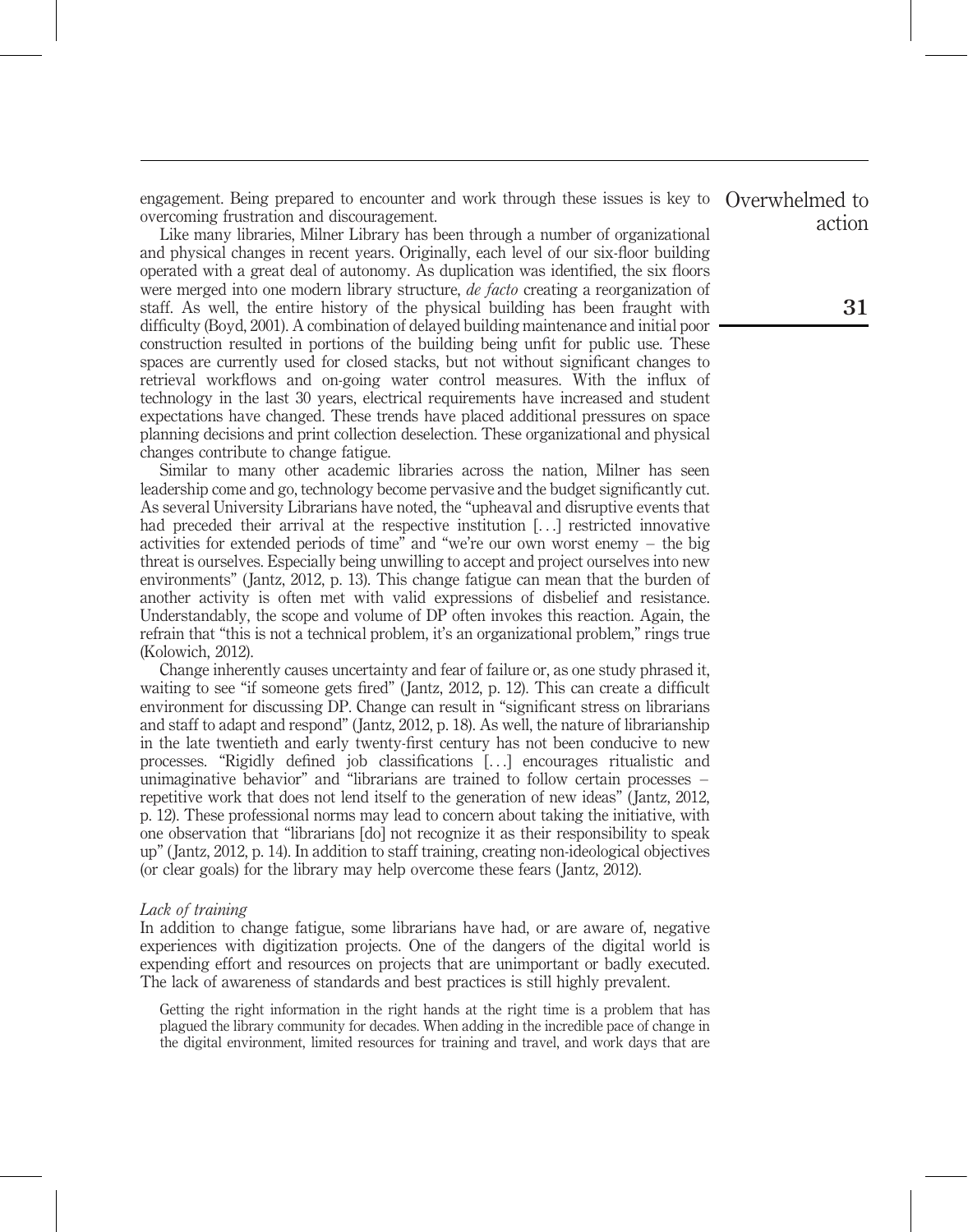already overburdened, it is not surprising that at the local level people forge ahead on projects blissfully unaware of standards and best practices (Molinaro, 2010, p. 47).

It does not help that "digital preservation is an extremely complex, evolving field that requires a great deal of knowledge to understand" (Duff et al., 2006, p. 203). Concepts that may appear simple to those in the field are often confusing, especially to fellow librarians. Meddings (2011, p. 57) noted that "some respondents were confusing print and digital preservation as well as confusing longer-term preservation with post-cancellation access." Without a basic overview of the scope and content under discussion, many colleagues are left adrift, attempting to synthesize fragmented information while simultaneously concerned about limited resources and rebounding from periods of change and stress.

Instead of pressure and crisis, Duff et al. (2006) identify practical content, real-life experiences, more emphasis on tools and a greater need for contextualization as key components for understanding DP. They also emphasize the need for "a nonthreatening setting where [people] can discuss the problems they are facing in their workplaces" (Duff et al., 2006, p. 201). As well, emphasizing traditional librarian strengths may make DP concepts relatable. Although librarians may not always be adequately fluent with computer technology, their expertise may be employed in the decision making process of basic preservation and archival principles. Bishoff (2012) notes, "We do not have to preserve everything at the same level." It can also be argued that not everything needs to be preserved; it is a question of prioritization. Collection development techniques of selection, organization, and preservation all apply in the digital world.

#### Lack of engagement

Even when there is willingness and training, it is difficult to engage in DP. Some librarians may feel that they have the mandate to perform digital preservation, but not the authority. In his world-wide study of DP, Meddings (2011, p. 57) found that despite 85 percent of respondents claiming that "digital preservation is either important or very important to their library", "less than half of respondents (46.1 percent) stated that they were currently taking steps to ensure the long-term preservation of digital content."

In Duff et al. (2006, p. 188), "networking, increasing confidence levels, and future collaboration were identified as important benefits of the workshops", however "very few participants were able to implement the skills once they returned to their work environments." This was not due to the lack of dissemination or awareness of DP issues. Of the Electronic Resource Preservation and Access Network (ERPANET) workshop participants 96 percent shared their training with their institutions (Duff et al., 2006). However, "only 35 percent of respondents said that they implemented the ideas that they learned about at the event" (Duff et al., 2006, p. 199). This lack of "empowering the front lines in the fight for sustainability of our digital heritage" is a real challenge to implementing digital preservation initiatives (Molinaro, 2010, p. 47).

It is difficult to pinpoint the exact nature of this lack of empowerment. Certainly, an organizational culture that is suffering from change fatigue can be discouraging and budgets are universally tight. However, other digital initiatives, such as access points and digitization, receive funding and support. Some possible DP engagement barriers may be organizational, procedural, and leadership related.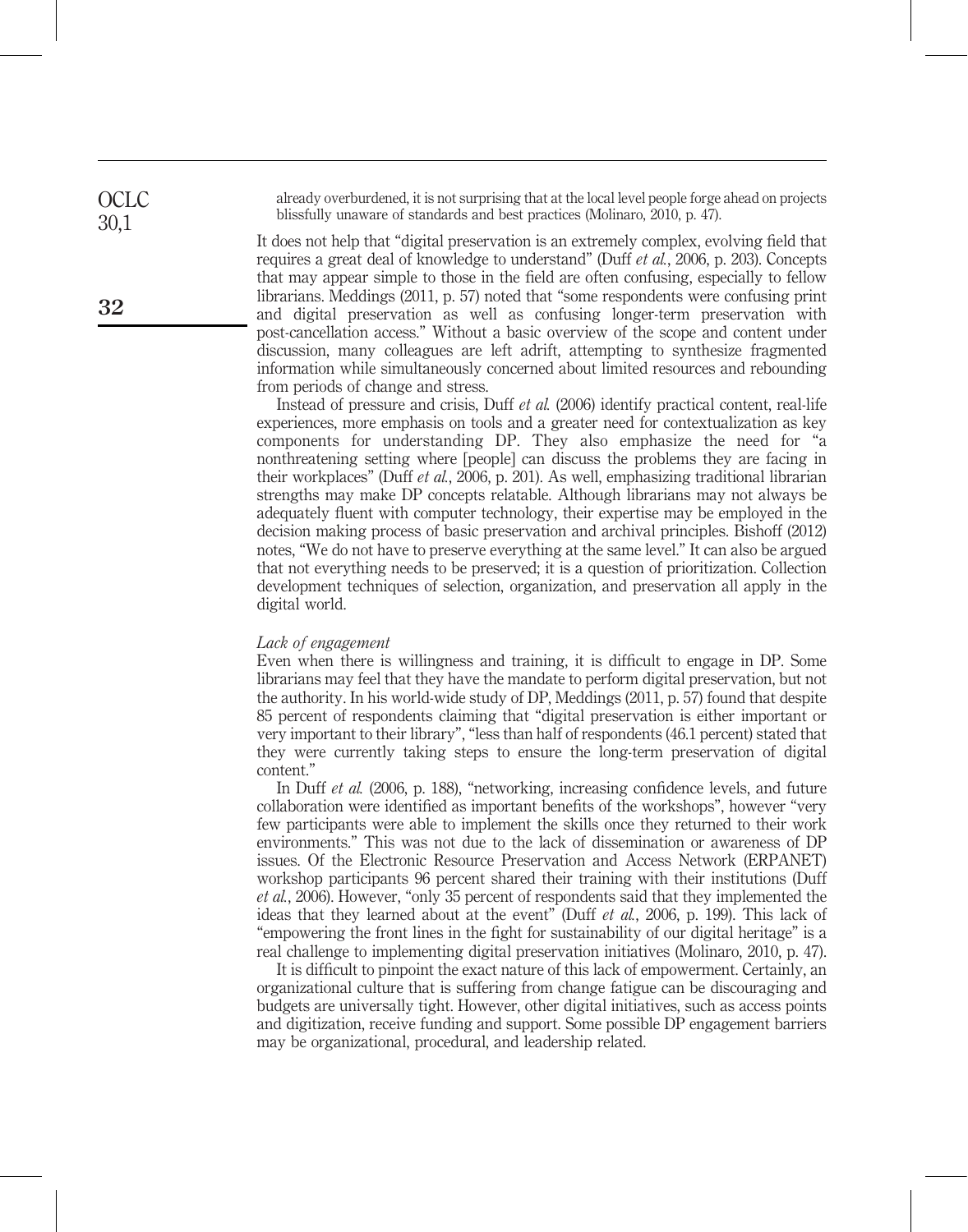It is possible that organizational structures are inhibiting DP, particularly if the digital collections are maintained by separate departments that have different reporting lines. For example, imagine an organization that has an archive that collects historical digital material, subject librarians that initiate and maintain their own digital collections, a digitization center that has their own criteria and collections, and a separate institutional repository. This creates confusion regarding who has ownership of DP. Without a unifying DP organizational structure each unit is a silo who must tackle DP on their own.

While cross-departmental collaboration may overcome the challenge of organizational fragmentation, librarian engagement is complicated by unclear DP processes. If there were easy workflows for all participants then many more people would participate. Developing clear processes requires a like-minded core group that make recommendations to administration about standards, technology options, feasibility and training. If the group does not have a clear mandate from administration to provide recommendations, or if there is not a mandate to even form a group, then DP collaboration is stymied. In short, grassroots efforts to educate and raise awareness only go so far – ultimately, library administration must provide leadership for DP implementation in order for it to be effective.

#### Talking to library administration

The importance of raising awareness about DP needs to be well articulated in order to gain legitimacy. Specifically, administrators need to "understand that digital preservation is not peripheral; it is a cultural change; an institutional activity" (Halbert, 2012). Further, for DP to be successful it needs to be included in strategic planning and allocated funding.

#### Program versus project

A common pitfall of all technology initiatives in the library is to think of them as projects instead of programs. "It's not a project, it's a program" (Rudersdorf, 2012). Projects have a discrete beginning and ending, implying a lack of long-term commitment. While the technology may change rapidly, and staff turn-over is inevitable, DP is a long-term commitment. There needs to be recognition that DP is "an outcome of the organization's successful day-to-day management of its digital assets" at the outset (Fyffe et al., 2005). There are a few externally-driven arguments for DP that might resound with administrators. The following have been shown to carry more weight than arguments grounded in librarianship ideology, such as ensuring institutional memory or providing a public good.

## NSF Data Management Plan

The first national grant funding agency to require data preservation was the National Science Foundation (NSF). In February of 2011, the NSF implemented a requirement for all grant proposals to include a data management plan. Within the plan, both metadata and preservation must be addressed (National Science Foundation, 2011). Since then, the Digital Humanities Division of the National Endowment for the Humanities also began requiring a data management plan that includes preservation (National Endowment for the Humanities, 2013). While the National Institute of Health has required data sharing for large grants since 2003, and it does require data

Overwhelmed to action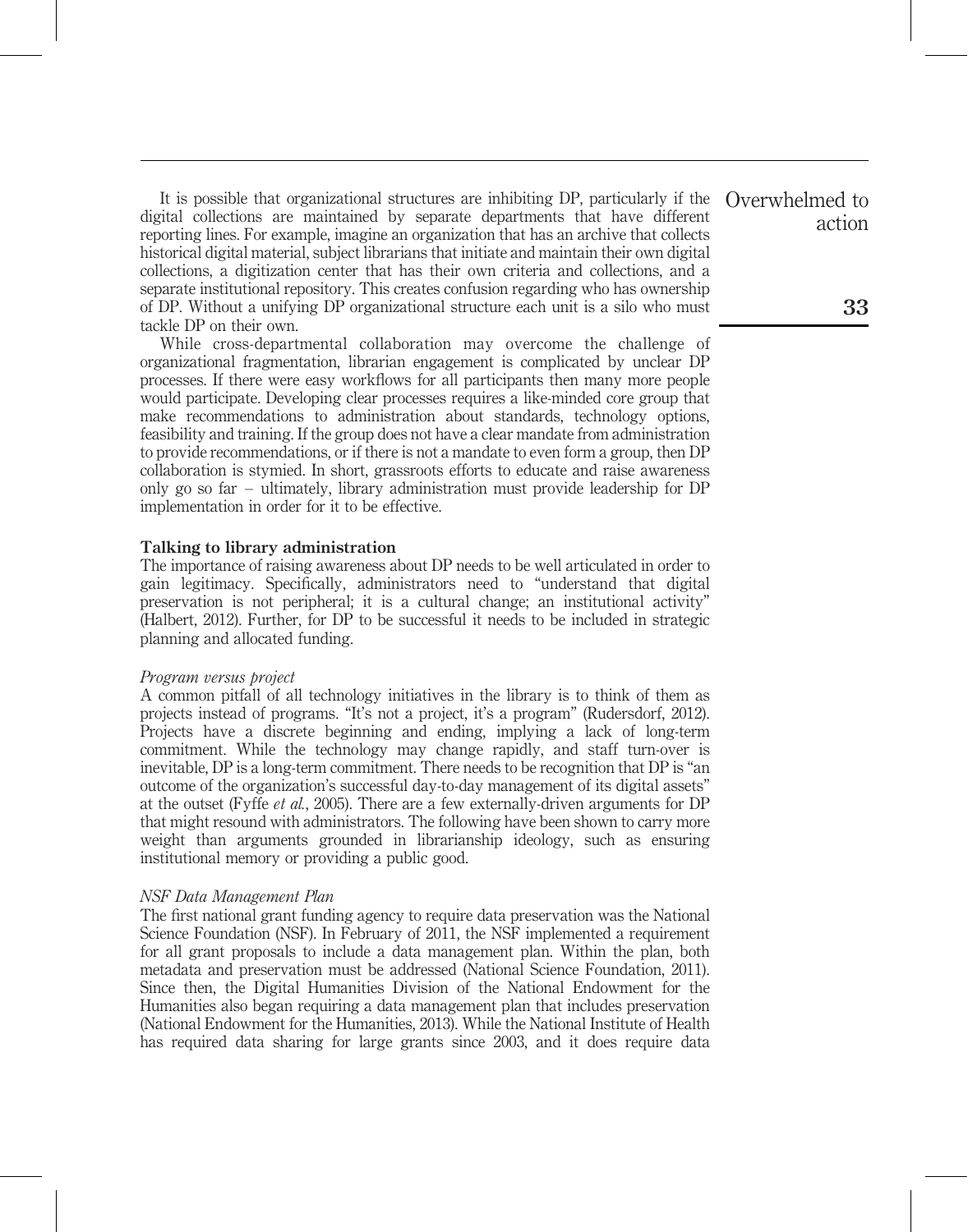| OCLC | documentation and archiving, this has not necessarily translated into preservation at        |
|------|----------------------------------------------------------------------------------------------|
| 30,1 | the institutional level (National Institutes of Health, 2003).                               |
|      | As most data are now borne digital, these requirements are a natural motivator for a         |
|      | DP program. Collaborating with the librarian who assists with data management plans          |
|      | is a good first step to unifying these activities. Although "The hard scientists had been    |
|      | regularly contributing their papers and publications to discipline-specific digital          |
| 34   | archives for years [they are] now facing a mandate from granting organizations to            |
|      | contribute their research data to repositories and have sustainable data management          |
|      | plan" (Colati and Colati, 2011, p. 166). If this is an activity that the library has not yet |
|      | undertaken, a DP program would allow the library to support this effort. As well, this       |

substantial service for the scientists and science educators.

# Legislation

Recent changes in local legislation may also provide an argument for elevating DP status in the library. In Illinois, Senator Biss has sponsored a bill called the Open Access to Research Articles Act. This bill would require that, among other things, all faculty at public institutions must provide: long-term preservation of, and free public access to, published research articles:

can be the basis for collaboration with the grant management office and a very

- . in a stable digital repository maintained by the employing institution; or
- . if consistent with the purposes of the employing agency, in any repository meeting conditions determined favorable by the employing institution, including free public access, interoperability, and long-term preservation (Illinois General Assembly, 2013, pp. 3-4).

At the writing of this manuscript, the bill has passed both houses and been sent to the Governor for approval. If it becomes law, then each public institution will be required to appoint a task force in order to address the requirements. This is an ideal opportunity for library administration and DP advocates to take part in the conversation and promote DP standards.

#### Disaster recovery

It is easy to not think beyond the need for access, but what happens when files get corrupted or the server becomes obsolete? DP can easily be forgotten until a crisis emerges (Waters, 2002).When speaking to administrators, using the disaster recovery (or risk management) approach may be a good option. Although the term "disaster recovery" brings natural disasters to mind, about 40 percent of digital data loss is due to hardware failure, 29 percent human error, and 13 percent software corruption (Smith, 2003). Certainly, any digital material loss could be colloquially termed a "disaster", depending on the importance of the digital material, how much it would cost to recovery it, and if it is recoverable at all. Without a digital inventory, it is difficult to know if file loss is a true disaster or not – after all, the loss may or may not be important. For important digital material, the cost of recovery in the US is estimated at 18.2 billion per year (Smith, 2003). In order for a library to avoid a disaster, and thus manage this potentially expensive risk, a DP program needs to be implemented. This will ensure that important files are safe and recoverable. For administrators, risk management and disaster recovery may be a relatable argument for DP.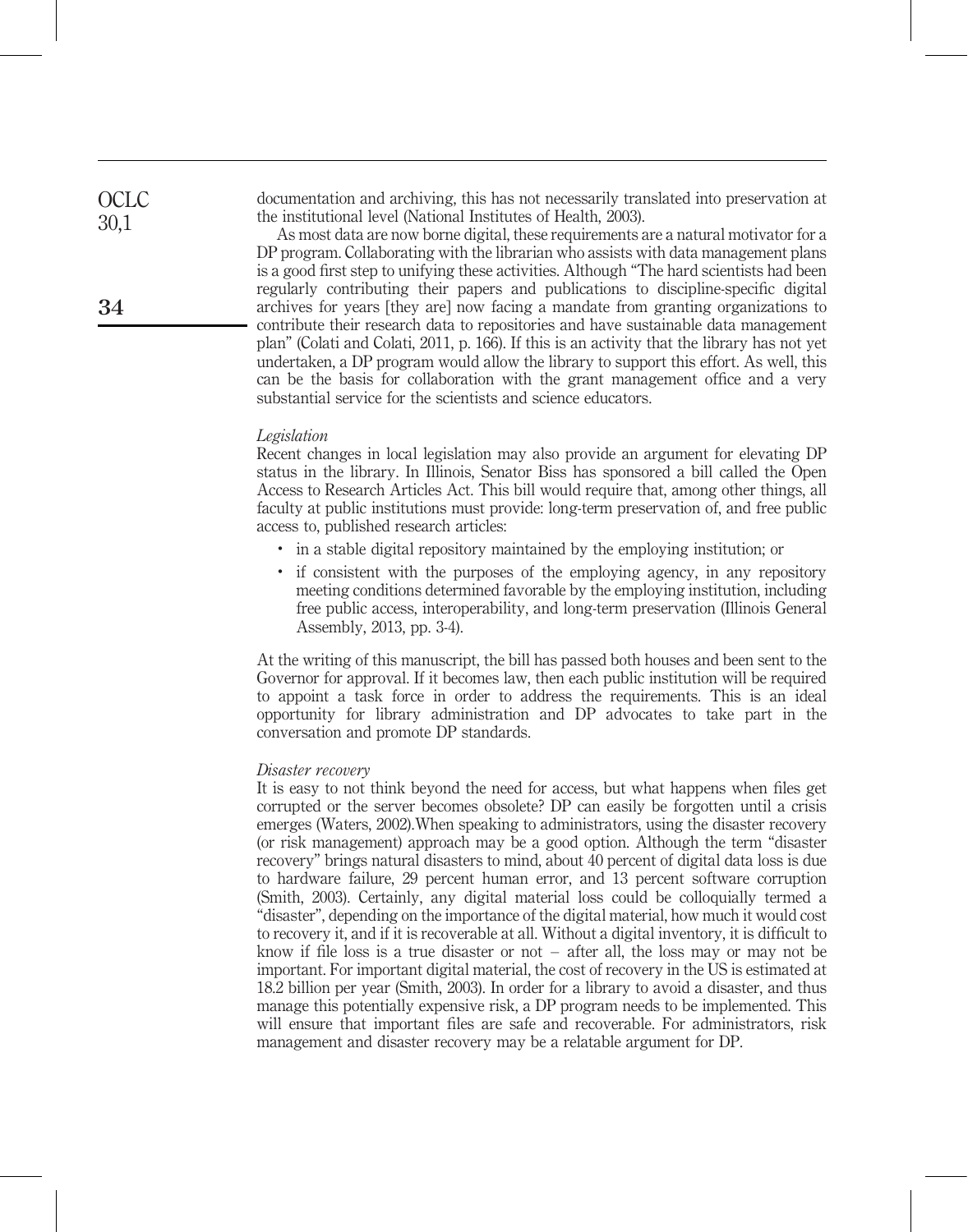# Collaboration

Like many small and mid-sized institutions, Milner Library has no DP staff. Milner has a preservation department with four personnel and several other departments that collect or create unique local digital materials. While an inventory of these materials has yet to be completed, it is assumed that the volume is likely to be fairly large. The Digital Collections department consists of four personnel and focuses on creating an array of unique collections for teaching and research. This requires digitally transforming analog material according to accepted standards (including copyright concerns), creating metadata, and administering collections of nearly 40,000 items. The Archives department is run by two personnel and has been given an estimated seven terabytes of digital material. The Digital and Data Services Department consists of two personnel and recently launched an institutional repository. To complicate the organizational infrastructure, the Digital Collections and Digital and Data Services Departments are in a different unit than Preservation and Archives (see Figure 1). Rather than rely on a reorganization to facilitate DP, the heads of these departments have opted for informal discussions, presentations, and joint training ventures. At the time of this article publication, it is not known where digital preservation will occur, but it is agreed that it will occur. The first opportunity for collaboration is within the library.

With respect to the entire library, three of eleven departments (27 percent) are already staunch DP advocates (see Figure 1). Another five departments (45 percent) have some stake in DP and need assistance in understanding how DP affects them. These departments are targeted for awareness and inclusion in future conversations. By cultivating cross-departmental alliances, we intend to demonstrate that DP is a concern for our library as a whole.

| Milner<br>Library | Information<br>Assets   | Preservation and Archives                |
|-------------------|-------------------------|------------------------------------------|
|                   |                         | <b>Access Services</b>                   |
|                   |                         | Cataloging, Acquisitions and Processing* |
|                   |                         | Special Collections*                     |
|                   | Strategic<br>Technology | Digital and Data Services                |
|                   |                         | <b>Digital Collections</b>               |
|                   |                         | Library Information Technology*          |
|                   | Public<br>Services      | Liaison and Reference Services*          |
|                   |                         | Collection Development*                  |
|                   |                         | Information Use and Fluency              |
|                   |                         | <b>Government Documents</b>              |

Figure 1. Milner Library's organizational infrastructure and digital preservation advocates

Note: Departments in bold are staunch digital preservation advocates and those with asterisks are likely converts

Overwhelmed to action

35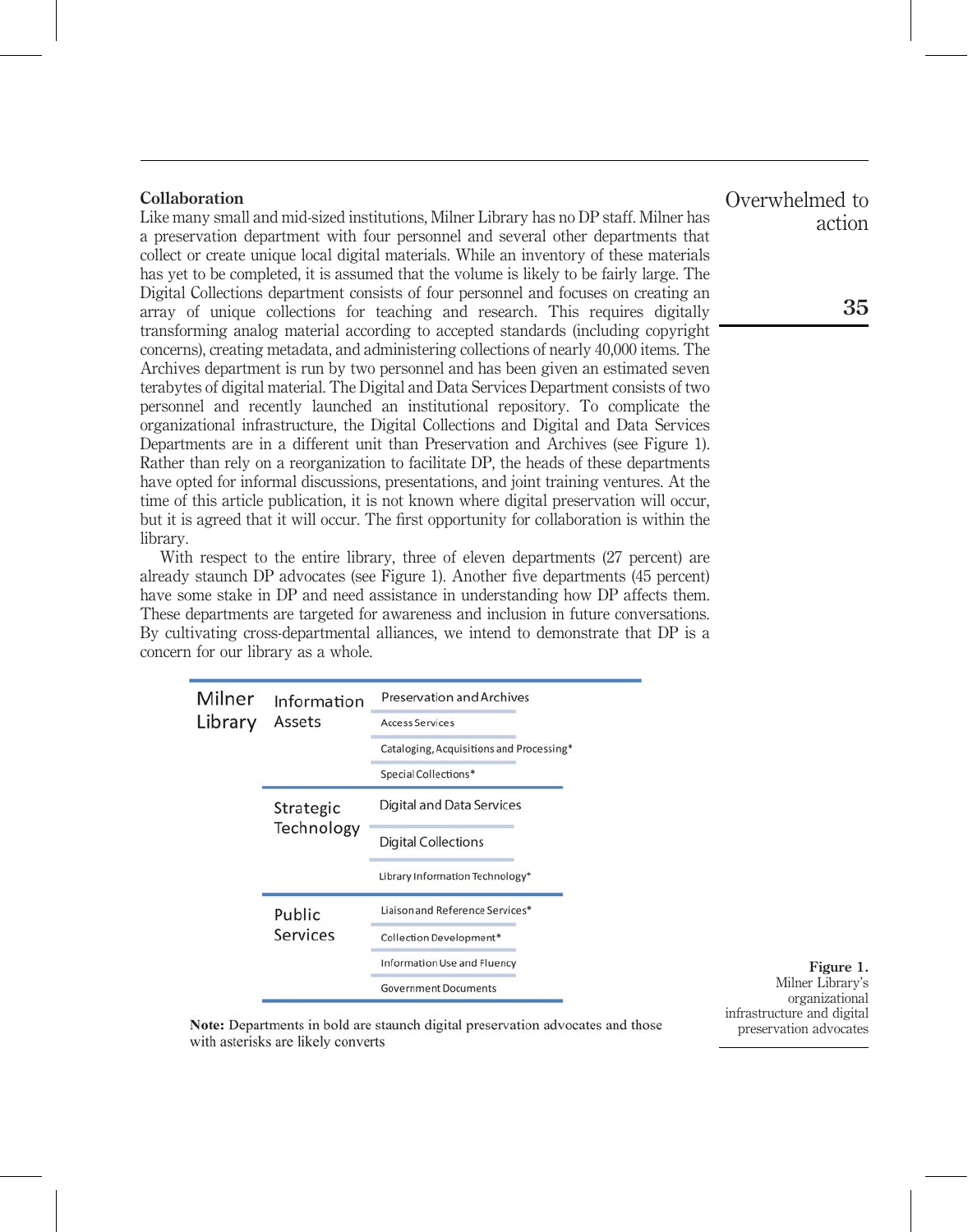Forming a community of support is key to meeting the challenges of DP. "You cannot do it on your own" (Bishoff, 2012). This involves understanding and raising awareness within the library, educating and demonstrating competency to campus stakeholders, and ultimately, leveraging limited resources to foster multiple collaborations. "Digital preservation cannot be left to a small team of specialists within an organization; it needs to be embedded within an organization" (Jones, 2006, p. 99). There needs to be a marriage of the technology-savvy and preservation-savvy advocates in order to elucidate a fundamental "framework of basic concepts" to support DP (Verheul, 2006, p. 268). "It is not about technology, it is about people" (Bishoff, 2012). Forging these partnerships is difficult, but necessary (Stewart, 2012). Creating cross-organizational collaborations is not easy, as some will be wary of sharing resources, desire greater authority over decisions, or have legitimate concerns about privacy and regulatory requirements (Stewart, 2012).

An excellent argument for collaboration is that most technology is more cost effective when it can be scaled up. That is, funding can be pooled to stretch further. Kolowich (2012, para. 15) observed that "we're either going to solve this problem institution by institution at great expense and with little chance of solutions that last [...] [or] solve it together at scale, just like we did with high-performance networks." Therefore, it is important to build collaborations at all levels; library, campus, consortium and nationally.

#### Balancing print and digital

Small institutions have limited staff and time for the preservation of all collections within the library. Moving traditional preservation staff into caring for digital collections can be confusing and frustrating as new workflows and focus require new skills and thought processes.

Preservation of paper and book materials is based on techniques that slow the natural decay by controlling the environmental temperature, humidity, and chemical makeup of the items in the collections. With book and paper materials, print copies and surrogates only happen when the original is too fragile to be handled safely. With proper storage conditions, items can be housed safely and do not require constant maintenance and testing. Fixing it and putting it back on the shelf takes care of a majority of the print collection.

How is this different from DP? The DP concept of producing many copies and checking for bit rot regularly creates a need for a different awareness and plan within a preservation department. Balancing the preservation needs of the physical collection, which fills a conservation lab's shelves, and the unseen digital data, which is out-of-sight in the digital world, requires the preservation staff to rethink how they use their time and resources. All this requires "better coordination among the various parties involved in digital preservation; and the development of tools for appraisal and risk assessment" (Hedstrom and Montgomery, 1998, p. 22).

Integrating the DP workflow into the existing preservation organization involves staff and departments that do not usually coordinate with the preservation department. Unlike traditional preservation, "digital preservation, would permeate all organizations and institutions, including many who did not regard themselves as playing a digital preservation role and who may initially have regarded digital materials as fairly peripheral to their needs" (Jones, 2006, p. 96). Especially with the need for balancing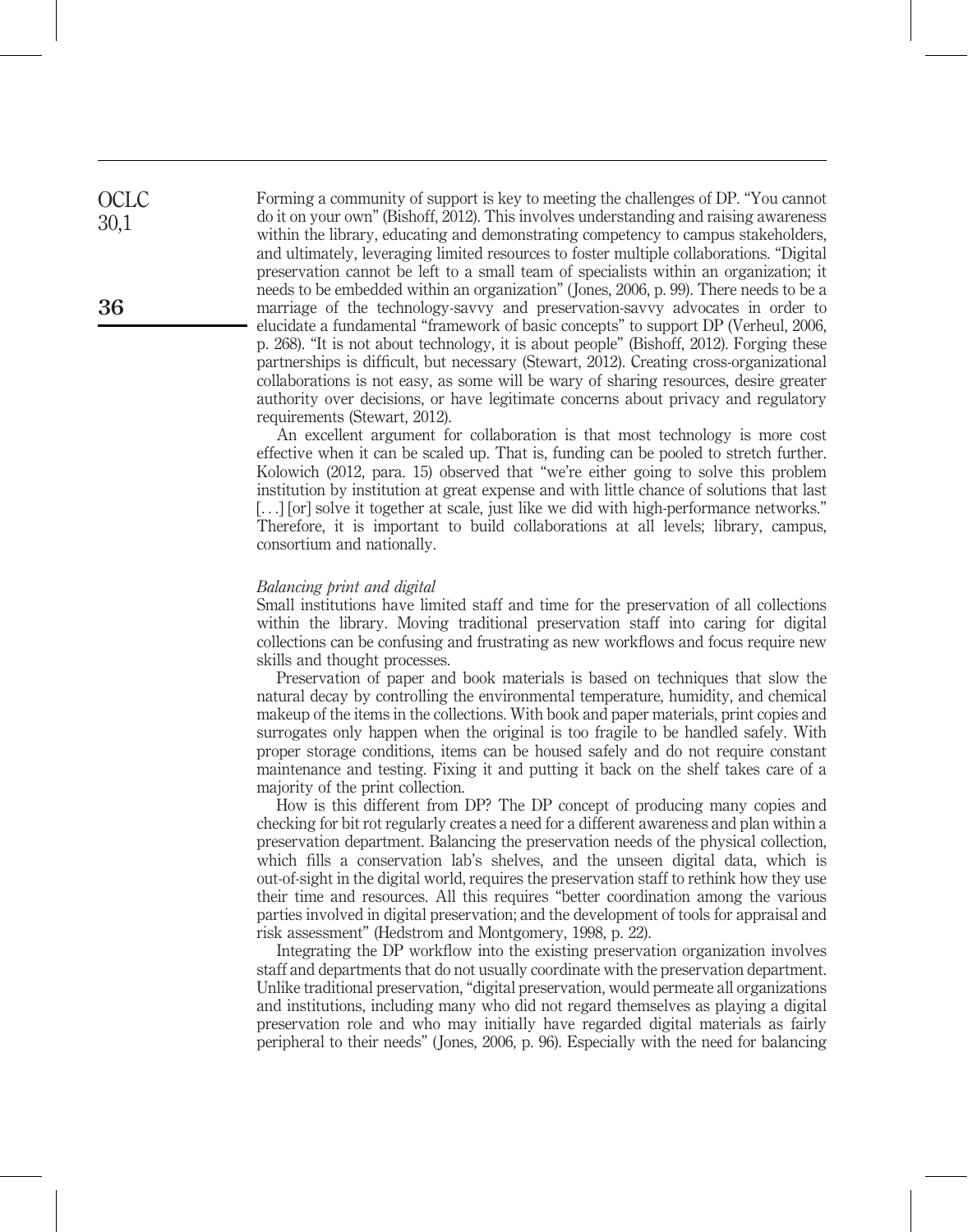priorities, the importance of collaborating with the preservation department cannot be Overwhelmed to underestimated. action

#### Common language

When it comes to DP, a common language is just as important as clearly defined processes and objectives. "Agree on vocabulary – especially with IT" (Bishoff, 2012). As noted previously, "backup" is a common term for computer technologists and programmers. To equate backup to DP is erroneous, but due to the familiarity of this concept, it may be a good place to begin the conversation.

Ironically, it is using the same words, but assuming subtly different meanings, that is often the crux of miscommunications. Indeed, several groups on campus may be experimenting with some aspects of DP, but may not be using the same terminology, or have the expertise, that exists in the library (Joint, 2007). This may be the case for entities that are in charge of sensitive university data or trying to meet National Science Foundation Data Management Plan requirements (Smith, 2011). As a result, disparate groups may be duplicating efforts without knowing it. The lack of commonality in the language of DP across campus is a handicap in attaining constructive cross-organizational collaborations.

How can librarians bridge the communication gap that exists between them and other computing experts? It is important to take the time to define terminology and establish trust. This should be a key component of the first inter-departmental conversation; its importance cannot be underrated, particularly if librarians aspire to administering their own DP tools.

## Next steps

It is not uncommon to be overwhelmed when one begins to consider DP. The lack of resources makes meeting national standards an improbability. Combine this with the sheer volume and urgency of the problem and it is tempting to believe that DP is not achievable. Chris Prom of University of Illinois at Urbana-Champaign Archives states "first, do no harm [...] [and] [...] do not try to do everything at once." Steve Bromage of the Maine Historical Society advises people to "have priorities, not all information and data are collected equally." Many advocates at small or mid-size institutions are struggling with similar issues. Advocates at Milner Library are approaching DP by raising awareness, taking a comprehensive inventory of digital materials, and participating in grants and training opportunities.

#### Inventory

After awareness-raising presentations and attending a DP workshop, Milner Library will begin by taking an inventory of the digital files and collections within the library. A practicum student from the School of Library and Information Science at the University of Illinois-Urbana/Champaign will be working with Milner to inventory the file types, size, media, and locations within the building, as well as gathering any metadata available on those files. All Milner faculty and staff will be interviewed with special attention paid to the administration, digitization, archives, and special collections departments. This inventory will help the library organize, evaluate, and prioritize the content for safe keeping. The volume of material will help push the conversation regarding required storage space and workflows. This inventory is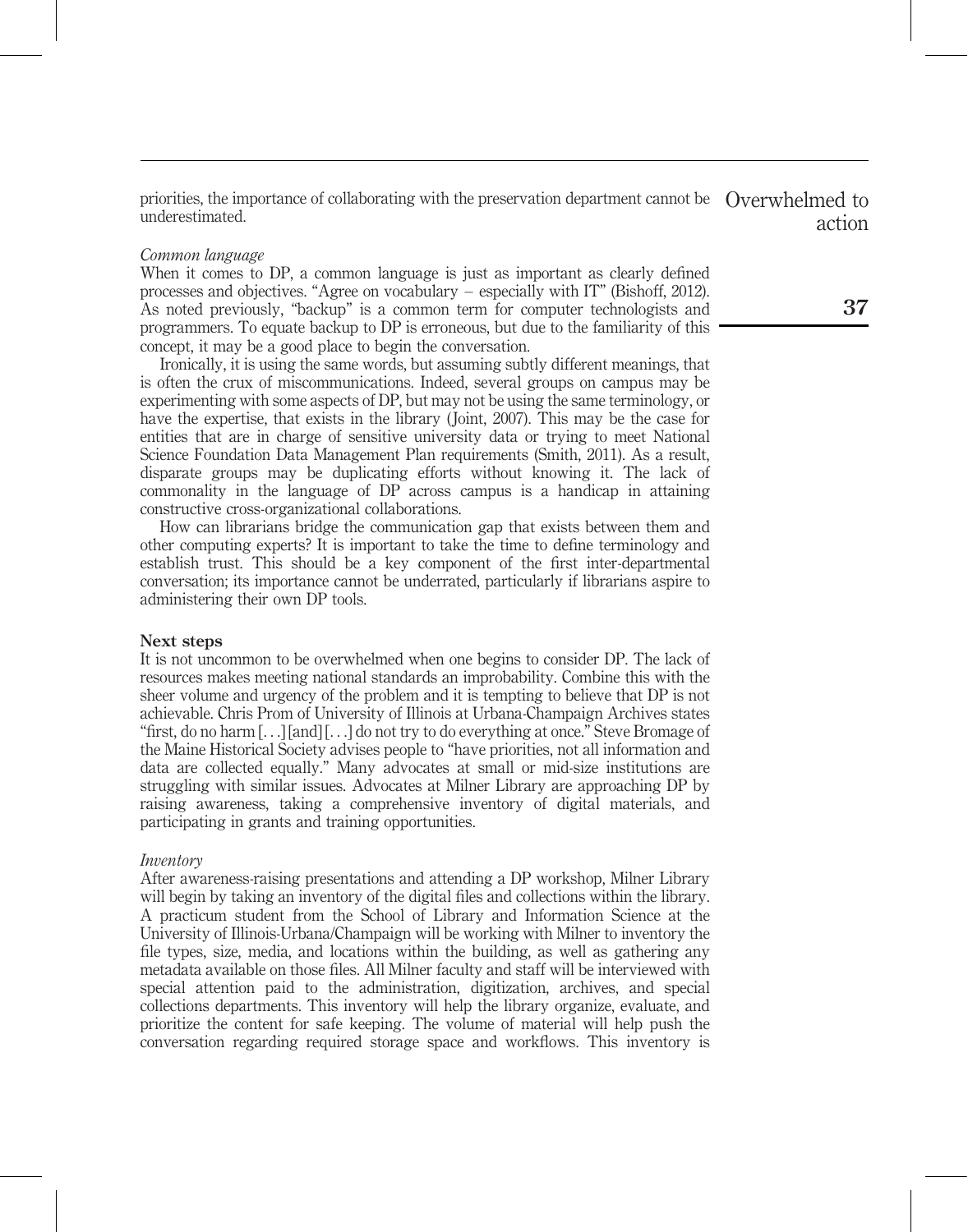OCLC 30,1

essential in deciding "whether to build, buy, or outsource (or some combination of all three) its digital preservation activities. This would require a systematic review and evaluation of the University's current projects and the 'preservation-readiness' of the digital content itself" (Colati and Colati, 2011, p. 171). Once the inventory is performed, it will be beneficial to follow the example of Welch et al. (2011, p. 60), who "analyzed its internal user groups – public relations, development, and central administration – and recast its collections to appeal to their unique needs."

#### Participate

Milner Library also participates in the Institute of Museum and Library Services (IMLS) sponsored National Leadership Grant to investigate multiple collaborative and scalable DP solutions and evaluate them for small and medium-sized college and university libraries. The initiative gathers the expertise of an advisory group from across the US and partner institutions across the State of Illinois. Within the course of implementing the project, a selection of DP tools will be tested by each of the partners. The testing and documentation of this are reported regularly at http://digitalpowrr.niu. edu/

Although the final output of this project is the publication of a white paper, there are several additional incentives to participate. The first is that piloting DP solutions may gain organizational buy-in with institutional decision makers. It may also empower the "front lines", via hands-on experience with DP solutions that are custom chosen for their needs. It provides legitimacy to the claim DP advocates make, that it is necessary for accessing information for future use and that it should be prioritized. Although Milner advocates have had the honor of participating in this particular grant, joining any type of local coalition sends a message to colleagues and administration that DP is important.

This effort complements the Train-the-Trainer workshop sessions developed and taught by the Library of Congress Digital Preservation Outreach and Education (DPOE). The Consortium of Academic and Research Libraries in Illinois (CARLI) sponsored a DPOE workshop in July 2013. Two of the authors of this paper were able to attend. There is hope that this "increased visibility at a local level supported by national organizations will finally make it possible for all of the talk to become reality" (Molinaro, 2010, p. 47).

#### Planning

Nancy McGovern, noted digital preservation pioneer, has referenced the idea of the three-legged stool of digital preservation. It consists of organizational infrastructure, technological infrastructure, and a resources framework (Library of Congress, n.d., Nancy McGovern). Milner Library DP advocates are building the three legs of that stool with the IMLS POWRR grant, the digital materials inventory, DPOE training, and cross-departmental collaboration (see Figure 2). In addition, discussions have begun regarding the short-term hire of a Visiting Librarian to create a customized DP plan (see Figure 3). This position would be advised by various Milner Library stakeholders and would be focused on bridging the gap between what is ideal and what is possible. This position would ensure that progress would continue without further burdening existing staff. As well, it is not a long-term financial commitment, making it more appealing to administration.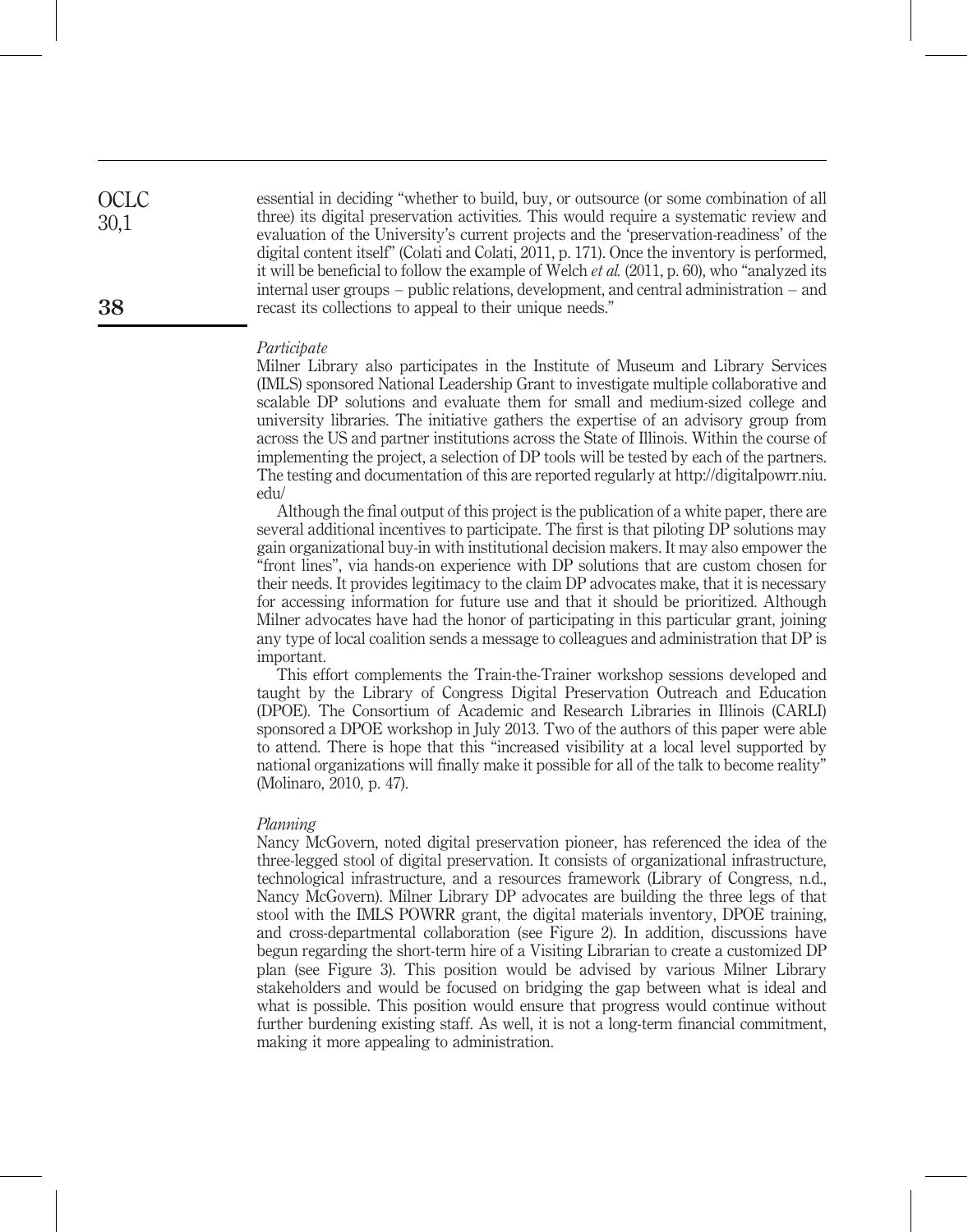

# Conclusion

It is difficult to provide an exact map for every institution to take on its path to establishing DP. This is particularly true for resource restricted institutions, where the first barrier is the acceptance that DP can and should be done. However, there are several approaches that can be explored. Certainly, training on the practice and importance of DP is essential. Training dispels DP myths and develops a common language. As well, articulating the human challenges is also important. Without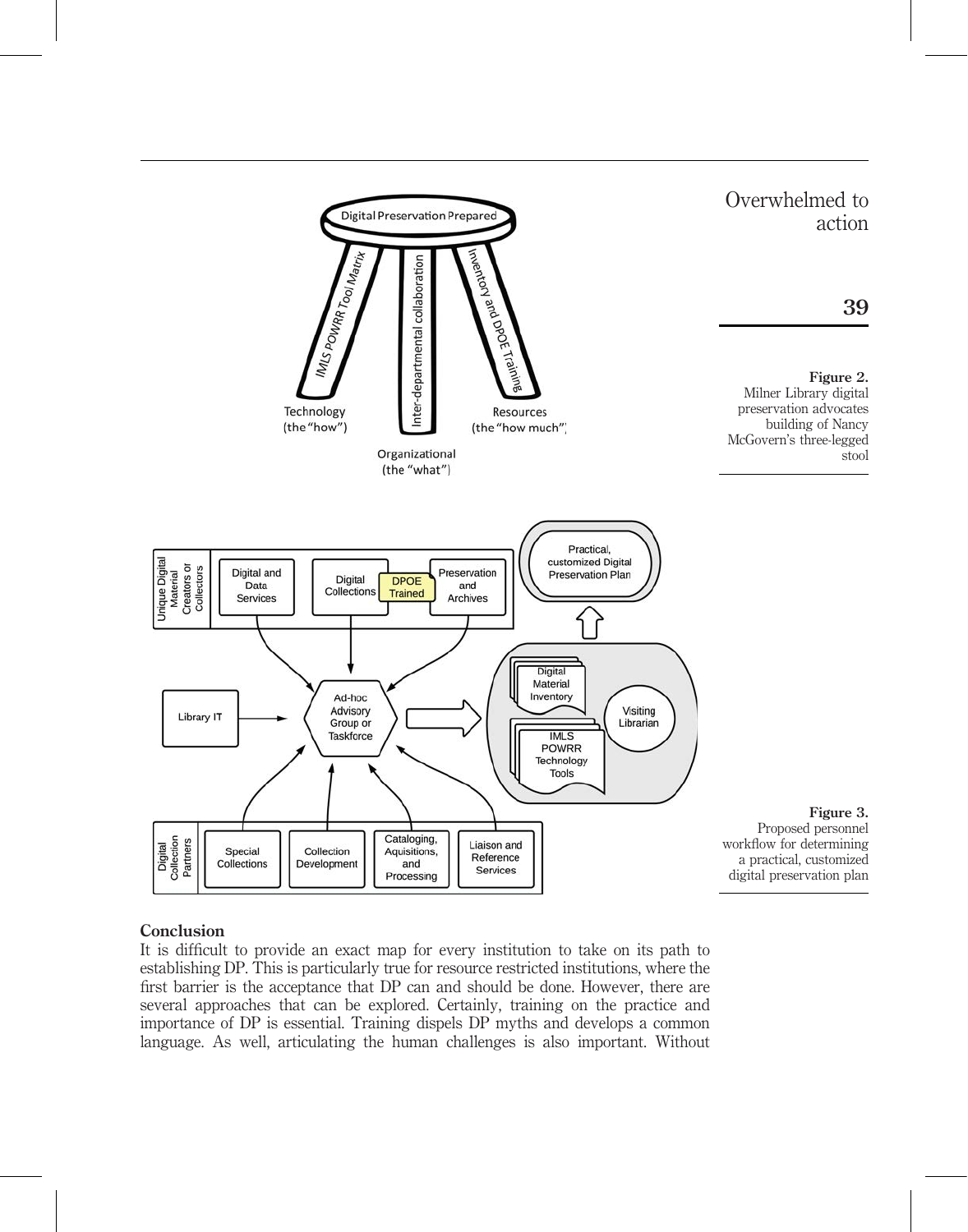recognition, there can be no resolution. Some typical challenges are: minimal funds, change fatigue, lack of training, lack of engagement and lack of recognition from decision makers, etc. Seeking collaborations helps to overcome these challenges, particularly if the collaborations are regional or multi-institutional. Milner Library DP advocates have found that dispelling DP myths, developing a common language, and articulating the human challenges have brought people together and created an environment where a short-term DP position can be discussed. This required that department heads pursue training, allocate what small resources they have to DP activities, and most importantly, collaborate and communicate. No one staff member has the resources to implement DP, but together, the group is moving the process forward. No matter the challenges, DP advocates can go from overwhelmed to taking action if they seek out and take advantage of every opportunity they can.

#### References

- Becker, D. and Riley, J. (2010), "Seeing standards: a visualization of the metadata universe", in Börner, K. and Stamper, M. (Eds), 7th Iteration (2011): Science Maps as Visual Interfaces to Digital Libraries, Places & Spaces: Mapping Science, available at: http://scimaps.org
- Bishoff, L. (2012), personal communication, October 16.
- Boyd, M. (2001), ISU History: A Tribute to Perseverance, The Construction of Milner Library at Illinois State University, September, available at: http://library.illinoisstate.edu/uniquecollections/history-digital/ISU-history/online/milner.php (accessed June 13, 2013).
- Colati, J.B. and Colati, G.C. (2011), "Road tripping down the digital preservation highway, part II: road signs, billboards, and rest stops along the way", Journal of Electronic Resources Librarianship, Vol. 23 No. 2, pp. 165-173.
- Consortium of Academic and Research Libraries in Illinois (2010), "CARLI and digital preservation: a white paper", working paper 7, Digital Collections Users' Group, 1 March.
- Duff, W.M., Limkilde, C. and van Ballegooie, M. (2006), "Digital preservation education: educating or networking?", The American Archivist, Vol. 69, pp. 188-212.
- Fyffe, R., Ludwig, D. and Warner, B.F. (2005), "Digital preservation in action: towards a campus-wide program", *ECAR Research Bulletin*, Vol. 2005 No. 19, pp. 2-14.
- Greenfieldboyce, N. (2009), "Houston, we erased the Apollo 11 tapes", NPR, July 16, available at: www.npr.org/templates/story/story.php?storyId*¼*106637066 (accessed June 21, 2013).
- Halbert, M. (2012), personal communication, October 16.
- Harvey, R. (2005), *Preserving Digital Materials*, Strauss GmbH, Mörlenbach.
- Hedstrom, M. (1998), "Digital preservation: a time bomb for digital libraries", Computers and the Humanities, Vol. 31, pp. 189-202.
- Hedstrom, M. and Montgomery, S. (1998), "Digital preservation needs and requirements in RLG member institutions", Research Library Group, Mountain View, CA, working paper, December.
- Illinois General Assembly (2013), "Open Access to Research Articles Act", Bill SB1900, available at: www.ilga.gov/legislation/98/SB/09800SB1900.htm
- Jantz, R.C. (2012), "Innovation in academic libraries: an analysis of university librarians' perspectives", Library & Information Science Research, Vol. 34 No. 1, pp. 3-12.
- Joint, N. (2007), "Data preservation, the new science and the practitioner librarian", Library Review, Vol. 56 No. 6, pp. 450-455.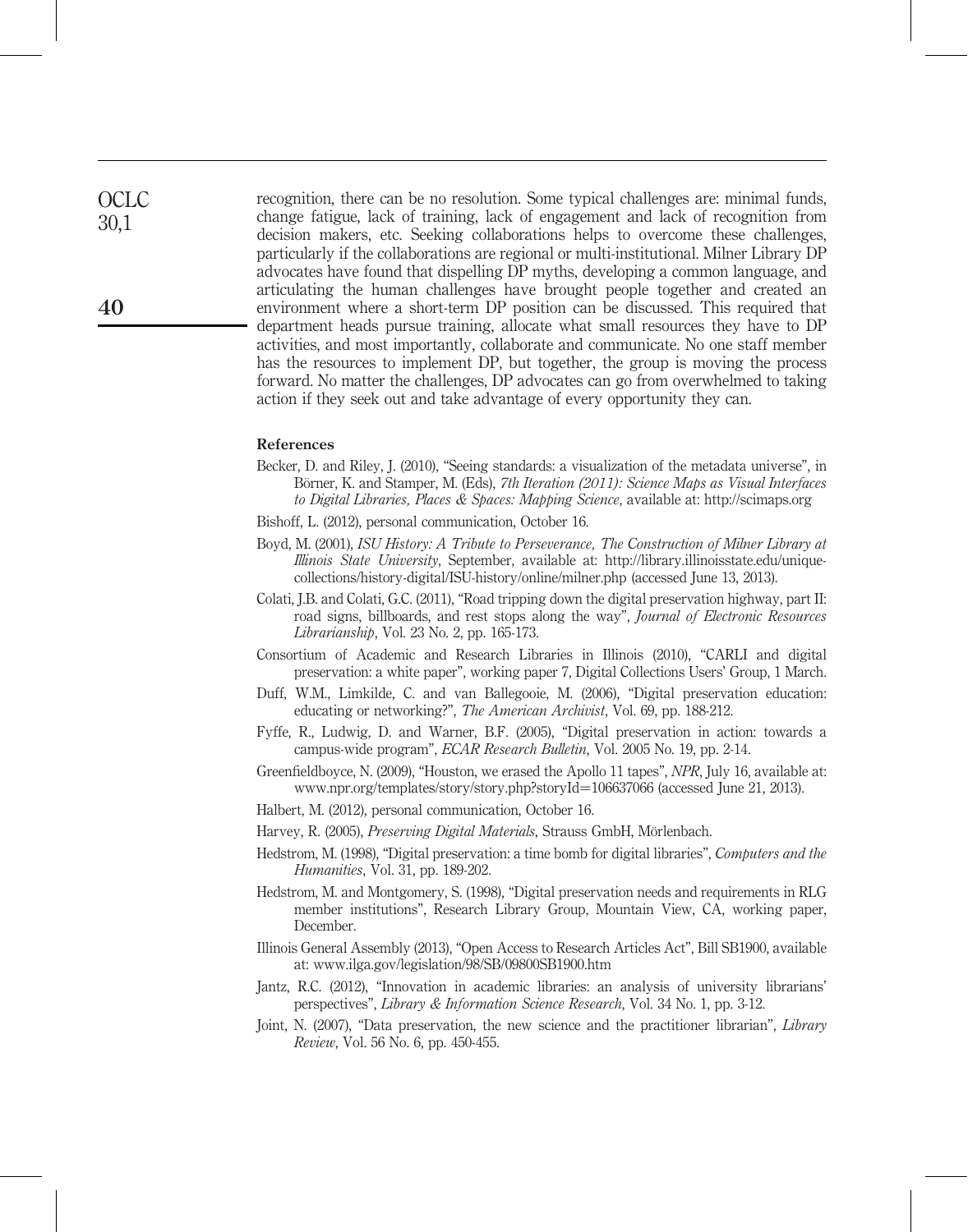- Jones, M. (2006), "The Digital Preservation Coalition: building a national infrastructure for preserving digital resources in the UK", The Serials Librarian, Vol. 49 No. 3, pp. 95-104. Overwhelmed to
- Kolowich, S. (2012), "Giving digital preservation a backbone", available at: http://www. insidehighered.com/news/2012/11/09/educause-call-digital-preservation-will-outlastindividual-institutions-and (accessed June 1, 2013).
- Library of Congress (n.d.), "Nancy McGovern: digital preservation pioneer", available at: www. digitalpreservation.gov/series/pioneers/mcgovern.html (accessed July 29, 2013).
- McDonough, J. (2012), personal communication, October 15.
- McGath, G. (2011), "Choosing your media", available at: http://filesthatlast.com/2011/12/13/ media/ (accessed May 12, 2013).
- Meddings, C. (2011), "Digital preservation: the library perspective", The Serials Librarian, Vol. 60, pp. 55-60.
- Molinaro, M. (2010), "How do you know what you don't know? Digital preservation education", Information Standards Quarterly, Vol. 22 No. 2, pp. 45-47.
- National Endowment for the Humanities (2013), "Data management plans for NEH Office of Digital Humanities", available at: www.neh.gov/files/grants/data\_management\_plans\_ 2013.pdf (accessed June 21, 2013).
- National Institutes of Health (2003), "NIH Data Sharing Policy and Implementation Guidance", available at: http://grants.nih.gov/grants/policy/data\_sharing/data\_sharing\_guidance. htm#archive (accessed 21 June 2013).
- National Science Foundation (2011), "Chapter II, proposal preparation instructions", available at: www.nsf.gov/pubs/policydocs/pappguide/nsf11001/gpg\_2.jsp#IIC2j (accessed June 21, 2013).
- Puglia, S., Reed, J. and Rhodes, E. (2004), "Technical guidelines for digitizing archival materials for electronic access: creation of production master files – raster images", available at: www.archives.gov/research/arc/techguide-raster-june2004.pdf (accessed June 13, 2013).
- Rudersdorf, A.E. (2012), personal communication, October 15.
- Smith, D. (2003), "The cost of lost data", Graziadio Business Review, Vol. 6 No. 3, available at: http://gbr.pepperdine.edu/2010/08/the-cost-of-lost-data/ (accessed June 21, 2013).
- Smith, P.L. (2011), "Developing small worlds of e-science: using quantum mechanics, biological science, and oceanography for education and outreach strategies for engaging research communities within a university", The Grey Journal, Vol. 7 No. 3, pp. 121-126.
- Stewart, C. (2012), "Preservation and access in an age of e-science and electronic records: sharing the problem and discovering common solutions", Journal of Library Administration, Vol. 52 Nos 3-4, pp. 265-278.
- Verheul, I. (2006), Networking for Digital Preservation: Current Practices in 15 National Libraries, K.G. Saur, München.
- Waters, D. (2002), "Good archives make good scholars: reflections on recent steps toward the archiving of digital information", The State of Digital Preservation: An International Perspective, Council on Library and Information Resources, Washington, DC, pp. 78-95.
- Welch, J.M., Hoffius, M.S. and Fox, E.B. (2011), "Archives, accessibility, and advocacy: a case study of strategies for creating and maintaining relevance", Journal for Medical Library Association, Vol. 99 No. 1, pp. 57-60.

action

41